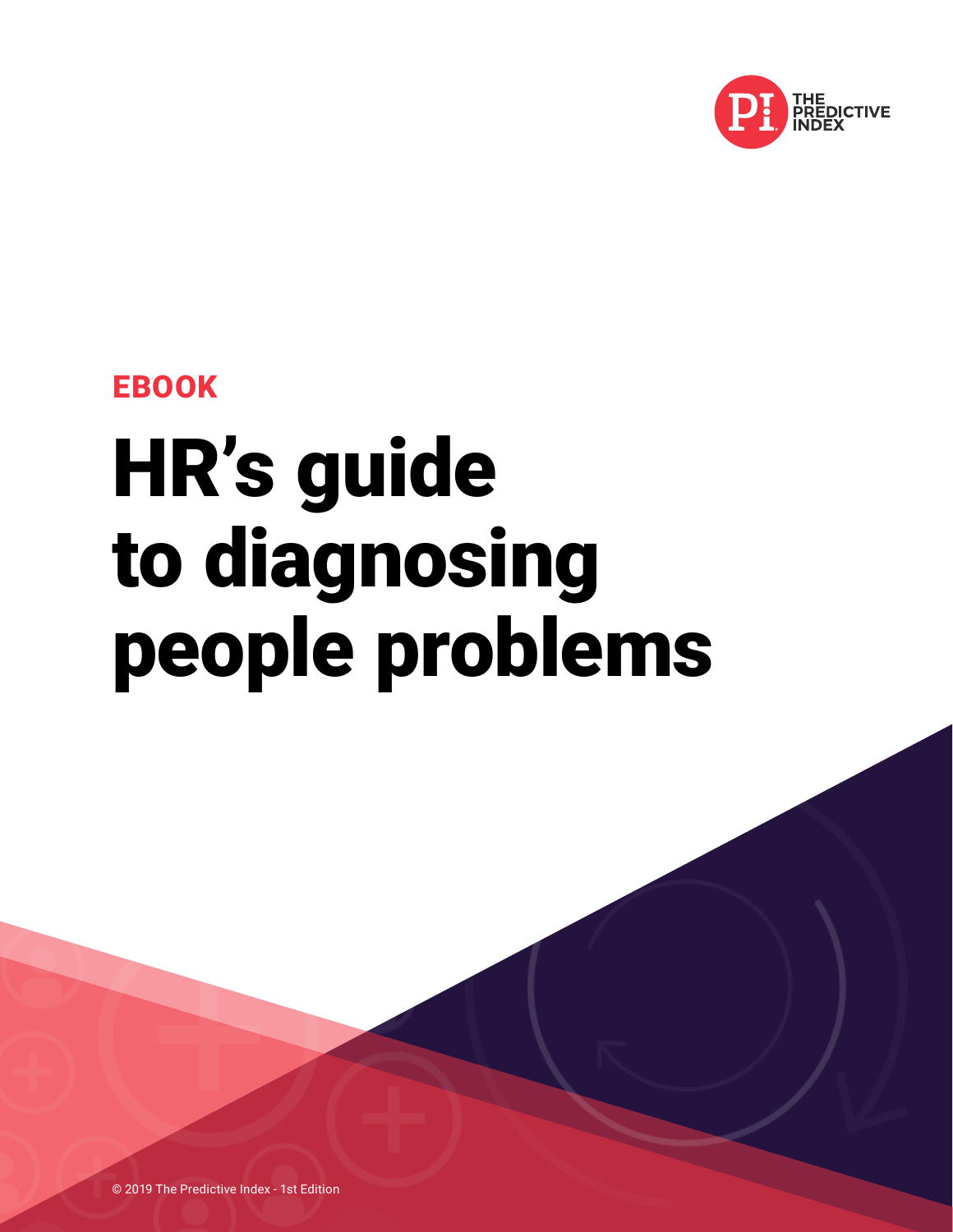## **Talent optimization for HR**

As an HR professional, you know that your people are your company's most valuable asset. And you know that the key to achieving business results is making sure your people are aligned with your business strategy. After all, a strategy is only as good as the people who execute it, right?

Talent optimization is a four-part discipline that helps organizations align their people strategy with their business strategy.

HR plays a key role in [talent optimization](http://www.talentoptimization.org)—especially when it comes to the first aptitude of talent optimization: diagnosing people problems. HR teams can support their company by collecting and analyzing people data and reporting on it to help business leaders make objective decisions about people strategy.

In this e-book, we'll walk you through the diagnose aptitude and how to practically apply it in your organization.

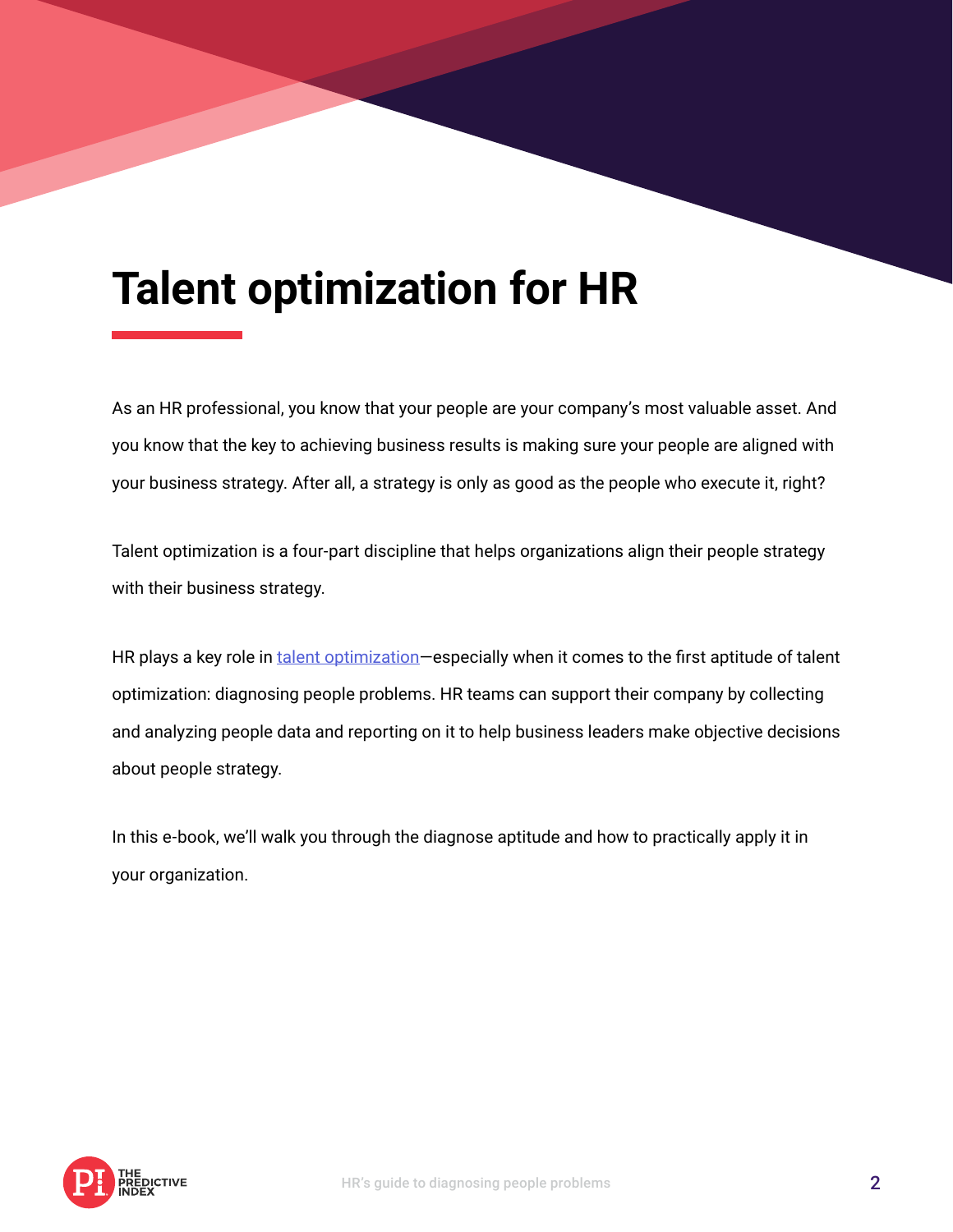# **Diagnose your people problems.**

Diagnose is a method for pinpointing the root causes of problems in your business—any underlying people problems.

Similar to how a medical doctor would conduct a physical examination and run labs before making a diagnosis, it's important for businesses to collect data that will allow for objective decision-making on how to improve people strategy.

PRO TIP: Be proactive in your diagnosis. Rather than respond to existing problems in your organization, seek to get ahead by proactively collecting and measuring critical people data.

**There are three activities that comprise the diagnose aptitude:**

- 1. Measure what matters.
- 2. Analyze the evidence.
- 3. Prescribe improvement actions.

Let's look at each in practice.

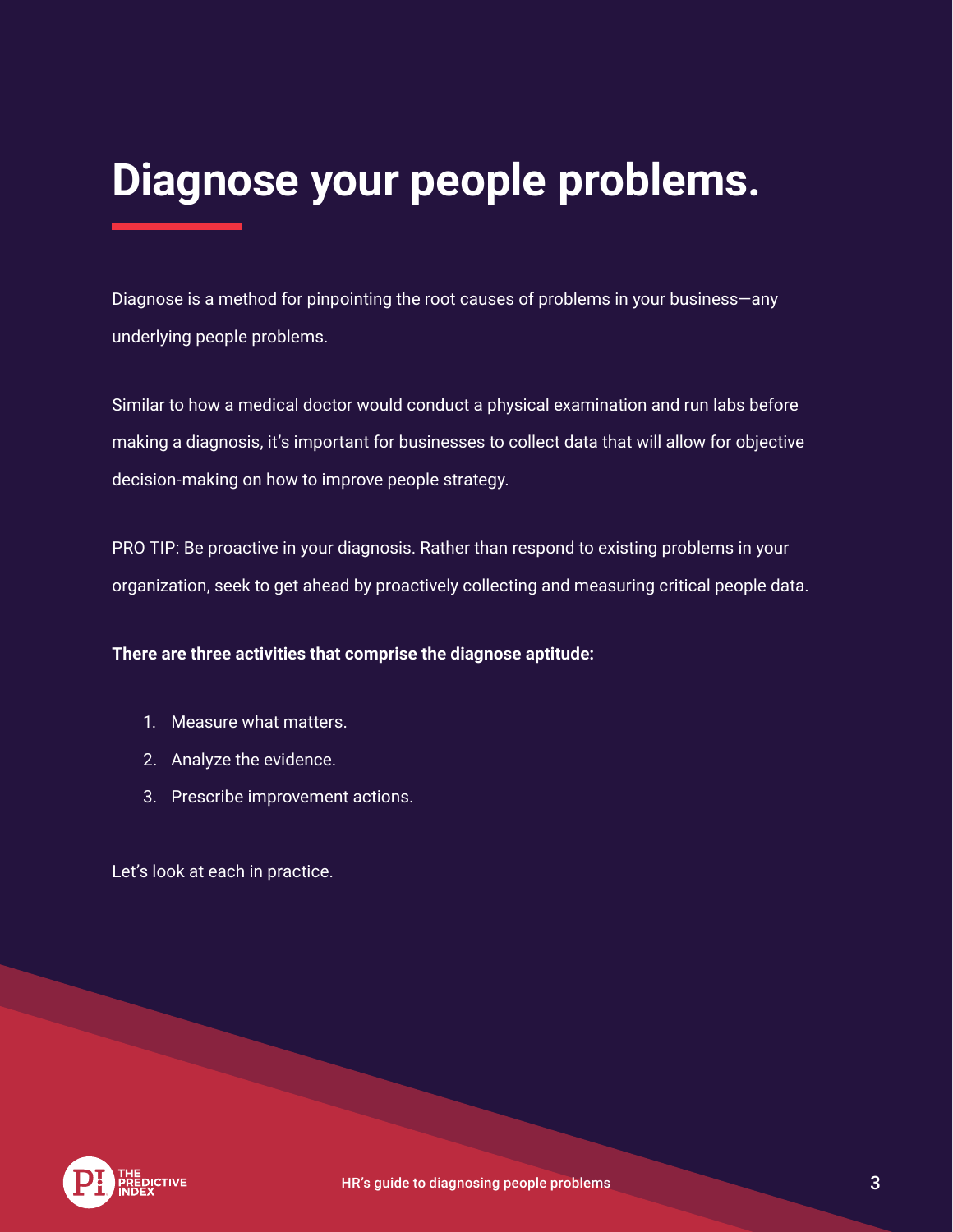### **Measure what matters.**

Most businesses regularly monitor key business results, such as revenue, customer retention rates, or profits and losses. Why wouldn't we do the same with key people metrics?

By rigorously measuring people data, you can uncover people problems that are negatively impacting business results and proactively take action to improve outcomes.

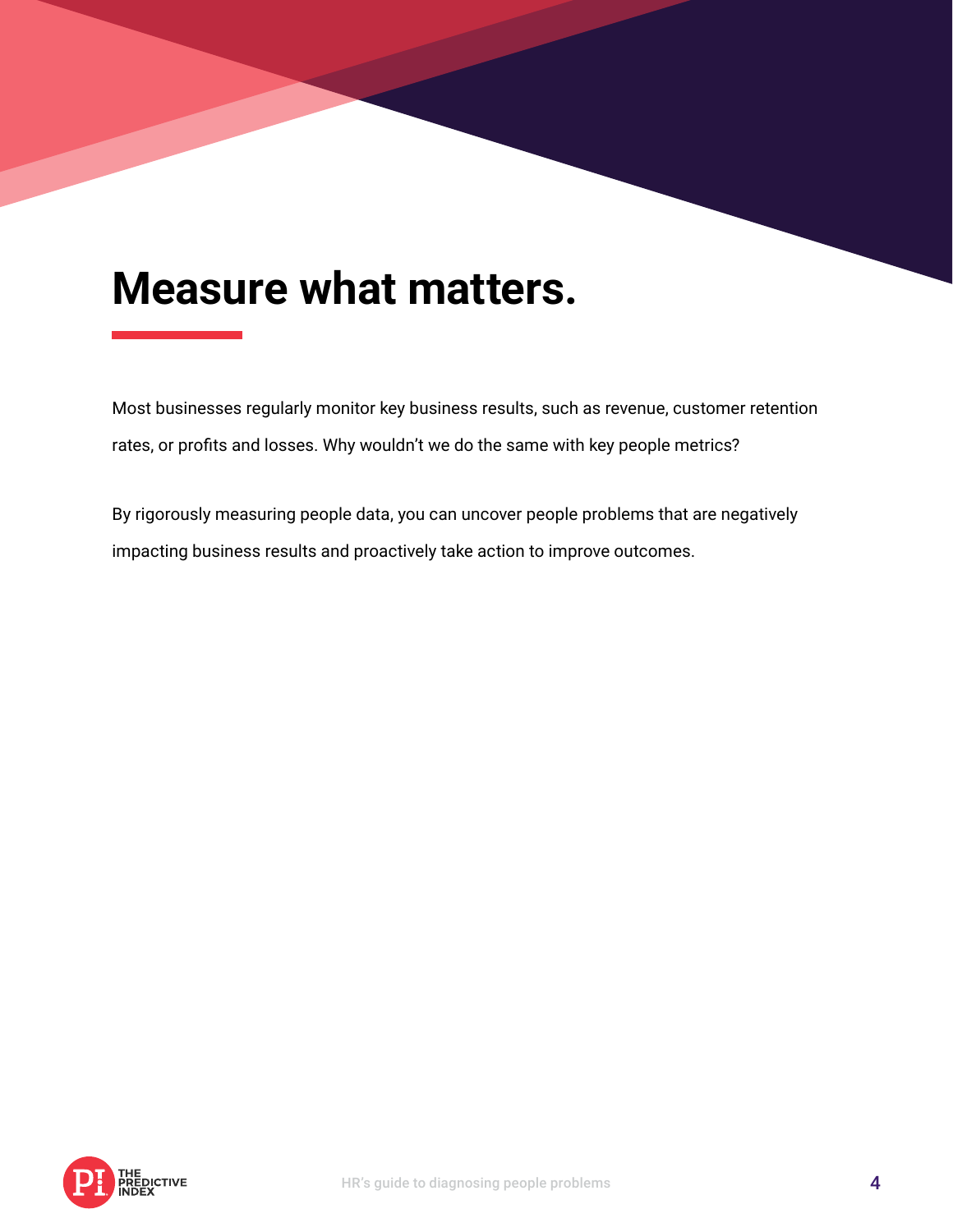### **Decide what people data to measure.**

Here are common examples of people data to measure:

- **Behavioral profiles: [Behavioral assessments](https://www.predictiveindex.com/our-solutions/assessments/behavioral-assessment/) identify natural drives and preferences. It** helps you hire people who are naturally suited for the job and manage them accordingly.
- **Cognitive abilities:** Cognitive assessments gauge a candidate's learning agility—how quickly can they learn new things and adapt to change? This allows employers to identify candidates whose cognitive ability is suited to the job and the company.
- **Employee engagement:** Collected directly from your employees, this data describes how they feel about working for you. Engagement data can help identify any misalignment between employees and their job, their managers, their colleagues, and your organization.
- **Job performance:** This data identifies how well employees are moving business initiatives forward and pinpoints those who are struggling to succeed.
- **Organizational and team culture:** Culture can be created intentionally or by accident. This data identifies your organization's values and culture and can help you determine if the culture in place is appropriate to reach business goals.
- **Employee sentiment:** This data includes the experiences of employees at work. It's often collected through a performance feedback method or during exit interviews.

If you're diagnosing preventatively, you'll want to start with the people data that's easiest to collect. For example, you could gather data from regular performance reviews. If you're diagnosing in reaction to a problem, such as high turnover or a decrease in sales, start there.

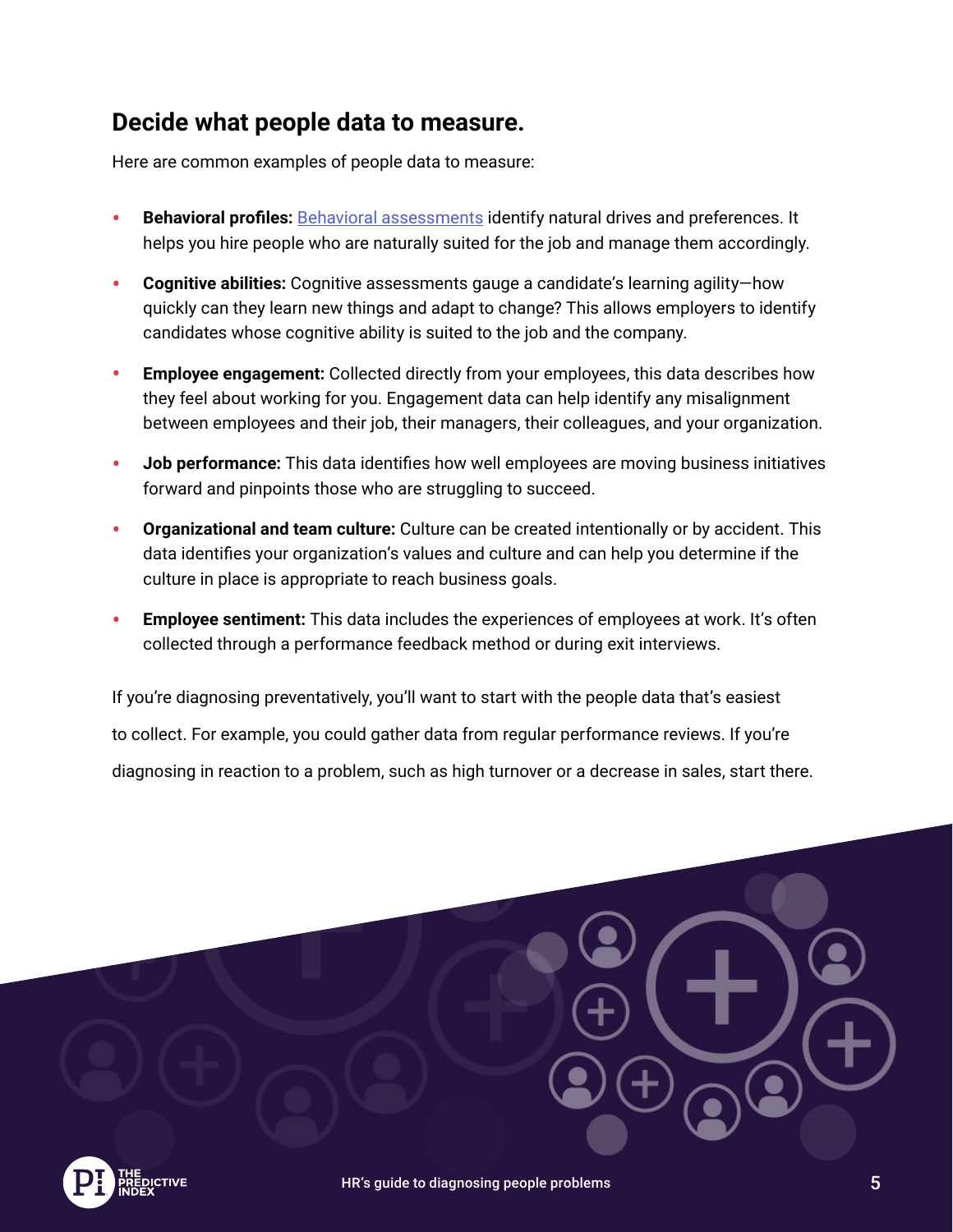### **Choose your measurement tools.**

Once you've determined what you'll measure, it's time to choose your measurement tools.

There are a wide variety of tools that collect and measure people data—spanning from lightweight and inexpensive tools, such as performance evaluations or exit interviews, to more comprehensive and expensive tools, such as a talent optimization software or assessment providers.

Based on what you're trying to measure, determine the easiest, fastest, and most cost-effective way to collect that data.

#### **Here are commonly used tools:**

- [SurveyMonkey](https://www.surveymonkey.com/)
- [The Predictive Index](https://www.predictiveindex.com/) talent optimization software
- Exit interviews
- Performance evaluations
- [Glassdoor](https://www.glassdoor.com/index.htm) reviews
- Google Forms

| $\Theta$ | $\bullet$ )<br>LOO |  |
|----------|--------------------|--|
|          | $\bigoplus$        |  |

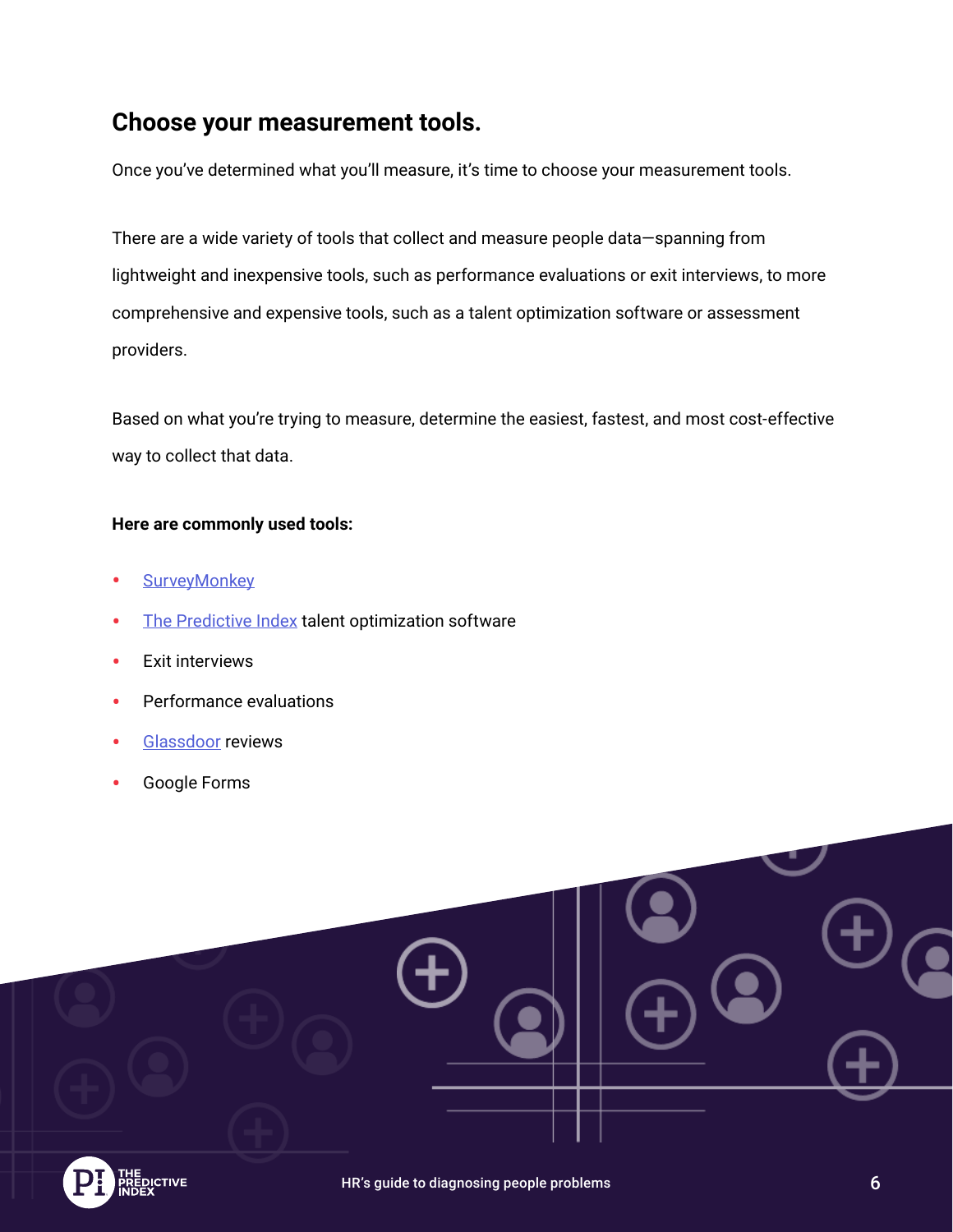### **Determine the right frequency.**

How frequently you need to measure your people data depends on what you're measuring and how dynamic your business environment is.

For example, job performance and employee engagement will vary over time, so measuring annually or quarterly will help you to keep a pulse on these metrics and how they're changing. On the other hand, data like behavioral profiles tends to be stable over time, requiring less frequency of measurement.

In addition, your work environment will play a factor. If your organization is relatively stable, you may measure things such as employee engagement less frequently. Constant or disruptive change, however, will require more frequent measurement.

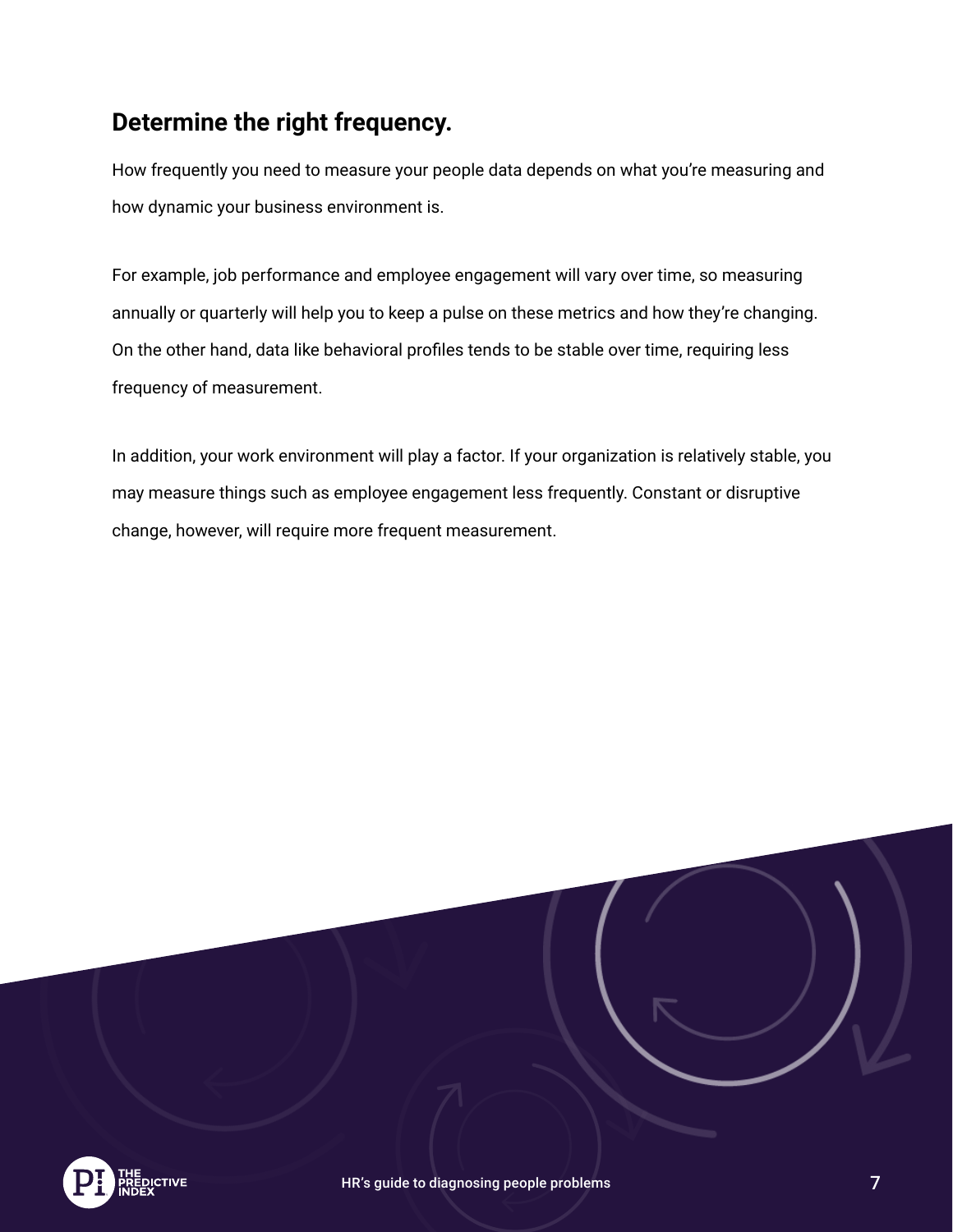## **Analyze the evidence.**

Once your people data has been collected, you'll want to analyze it within the context of your business. For example, you may need to work backward from a poor business result, such as a dip in sales or low production quality. Remember that in business, nearly every problem is a people problem. Analyzing people data objectively uncovers issues that aren't obvious, which allows you to quickly and effectively take action.

Once you've determined the people problems at play and brainstormed ways to address them, it's time to prioritize. Change happens slowly, and it happens best when you focus on changing one thing at a time. Consider the following four factors when making the decision of where to put your time, attention, and resources first:

- **Examine the magnitude.** What's the level of impact on your organization and business results?
- **Determine the relevance.** Is this problem really important? Was this problem flagged by your low performers or your high performers?
- **Consider the breadth.** How widespread is this problem? Problems that span a larger portion of the organization should take precedence over less impactful issues.
- **Look for repetition.** Is this a problem that happens over and over? Is there a pattern to the problem (e.g., lower engagement scores consistently coming from newer employees)?

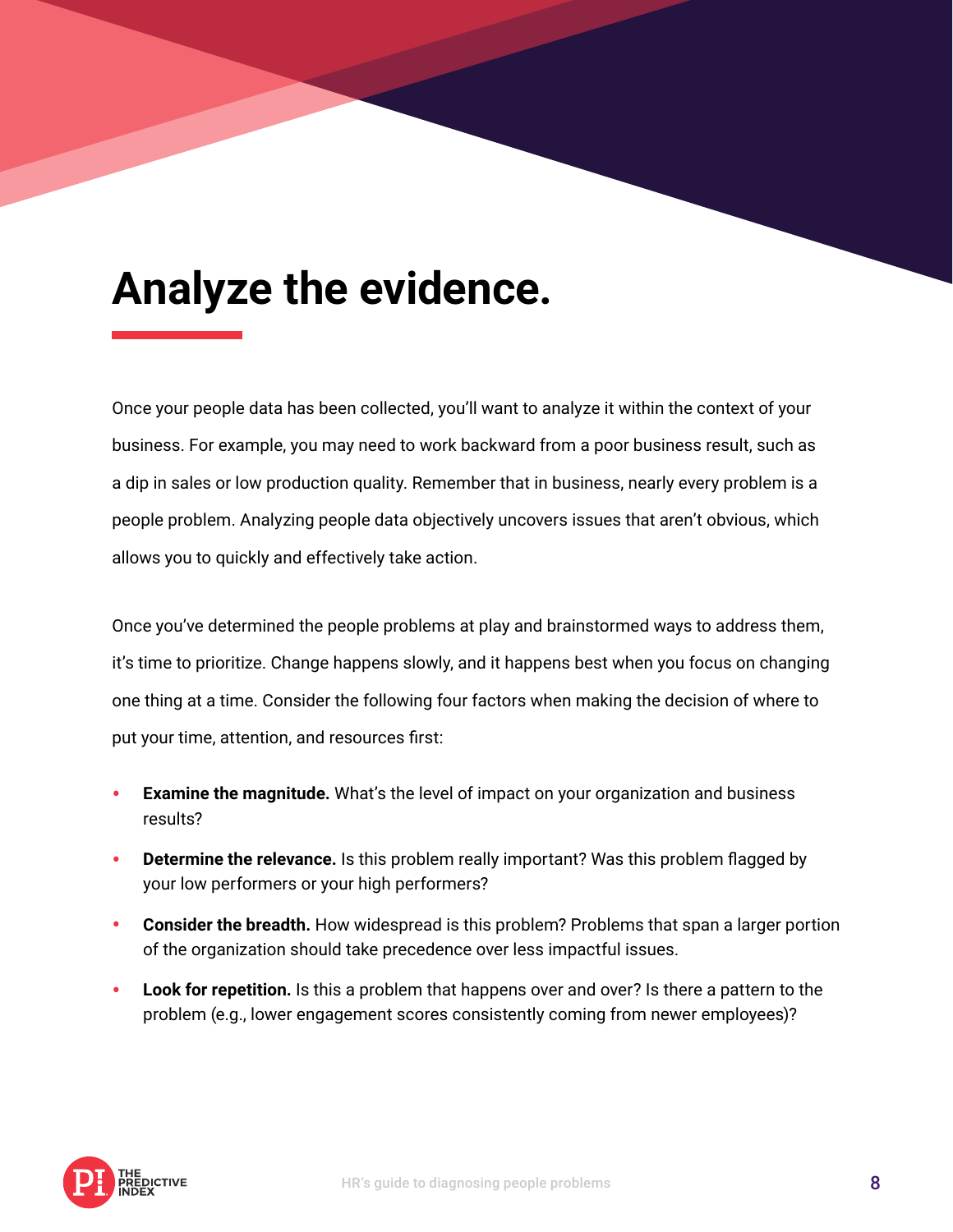## **Prescribe improvement actions.**

For those who like to take action and make things better, this is the step you've been waiting for!

Prescribing improvement actions is where you plan the actions you need to take to correct the issues you discovered upon measuring and analyzing your talent metrics.

#### **There are three steps to taking action:**

- 1. **Determine the best course of action.** There may be several paths you could take to achieve your goal. Look at all your options and choose the most feasible tactic. Then determine what steps you can take immediately to set that path in motion.
- 2. **Decide how to take action.** Make a rollout plan based on your action items and decide who should work on what. If you can fit these items into your existing processes, great. But don't be afraid to change things up if need be.
- 3. **Anticipate resistance.** Communicate the "why" as early as possible. Change is hard and people have emotions, so transparency is critical.